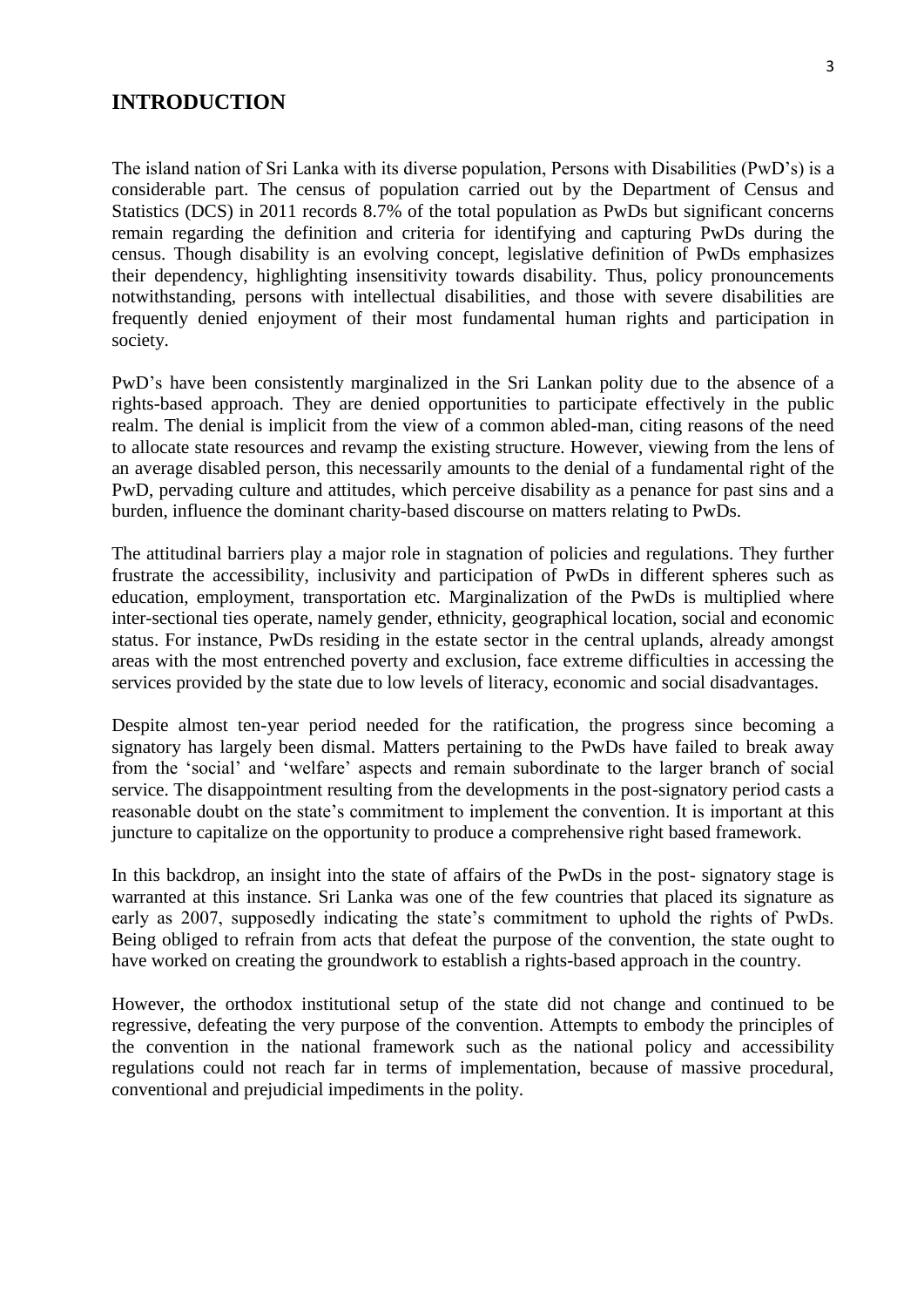# **1. DISABILITY RIGHTS AND NATIONAL LEGISLATION**

## **1.1. International Legal Structure**

Government of Sri Lanka (GoSL) signed the United Nations Convention on the Rights of Persons with Disabilities (UNCRPD) on 30 March 2007 and ratified on 08 February 2016, after a lapse of almost 10 years.<sup>1</sup> Thus, GoSL international legal obligation toward UNCRPD came to force with effect from 09 March 2016.<sup>2</sup>

Although the GoSL is a state party to the UNCRPD, it is yet to accede to the Optional Protocol which provides any individual or group of individuals to communicate with Committee on Rights of Persons with Disabilities (CRPD) when redress is denied for violation of their rights.<sup>3</sup>

*Recommendation: Immediate action should be taken by the government for accession to the Optional Protocol.* 

### **1.2. National Legislation**

Protection of the Rights of Persons with Disabilities Act No. 28 of 1996 (herein after referred as Act No 28 of 1996) specifically address equality in recruitment for employment and admission to educational institutes and for physical accessibility to public places but it does not have provisions to safeguard rights of persons with disabilities.<sup>4</sup> Therefore, a new draft Disability Rights Bill (DRB 2006) prepared and was approved by the Cabinet of Ministers in 2008. However, the DRB 2006 was subjected for amendments more than five times but never reached the parliament to be adopted as national law for the last ten years.<sup>5</sup> Although DRB 2006 was redrafted again in 2016 (RDRB 2016) and was submitted to the Legal Draftsman Department, it is also not in compliance with the Article 33 of the UNCRPD.<sup>6</sup> The draft is subjected to the strong criticism by the disabled community due to the unavailability of a strong state coordination mechanism and an independent monitoring mechanism. Since GoSL is now a state party to the UNCRPD, it is the duty of the state to amend the draft in accordance with Article 33 of the Convention.<sup>7</sup>

*Recommendation: The Disability Rights bill (DRB) should have the provisions to establish two strong institutions namely for state coordination and independent monitoring. The DRB should be prepared in compliance with UNCRPD. The bill should have provisions to separate functions of the state implementation coordination mechanisms and independent implementation monitoring mechanism as per Article 33. Speedy arrangement should be made by the GoSL to enact the DRB in the Parliament without any further delay.*

*It is suggested that an independent Disability Rights Commission to be established with required financial and human resources, where members are appointed by His Excellency the President followed by approval of the Constitutional Council.*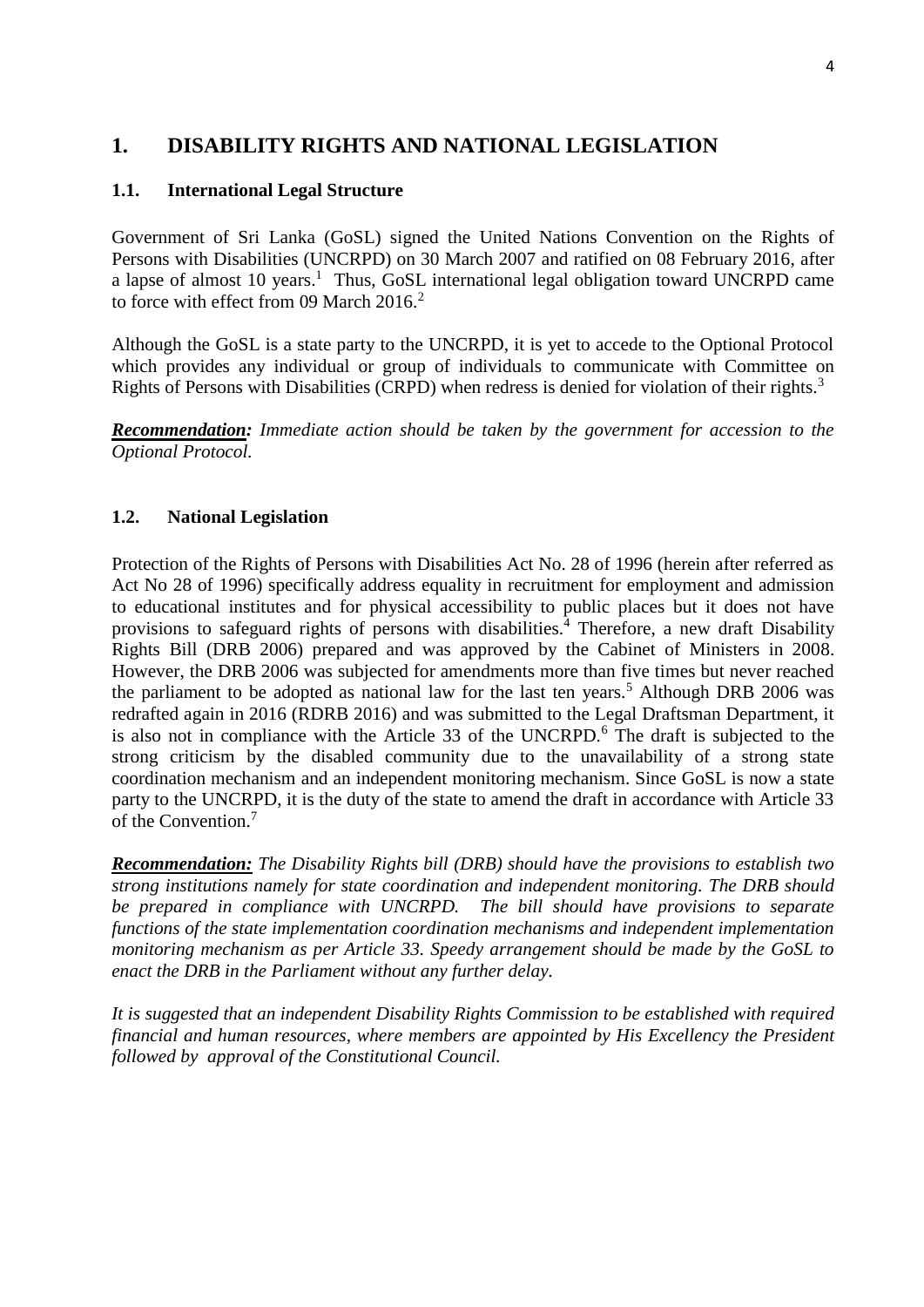## **2. CIVIL AND POLITICAL RIGHTS**

#### **2.1.Equal Recognition Before the Law**

Persons with disabilities face enormous challenges when they seek legal redress as well as when required to give evidence before the law. Persons with disabilities experience multiple discrimination as and when they need to communicate within the courts system due to lack of alternate communication methods and mediums and when they need physical access to court premises in the process of seek justice. This difficulty is severe among the deaf or persons with hearing impairments as well as for persons with intellectual disabilities.<sup>8</sup>

*Recommendation: The government should take immediate action to educate all sections in the judicial system as well as the general public. GoSL must ensure and take appropriate measures to continuously monitor and make sure the laws that exist for equality are efficiently implemented.<sup>9</sup>*

#### **2.2.Freedom of Expression, Opinion and Access to Information**

Since the opportunities for persons with disabilities to access information and communication are hardly available, their freedom of expression and right to information are violated.<sup>10</sup> Although the government is duty bound to provide information using alternate communication means used by persons with disabilities,<sup>11</sup> the respective special provisions are not available, causing the issue to be even more severe.<sup>12</sup> Some existing legal provisions may even prevent PwD's their right to access for information.<sup>13</sup>

#### **2.2.1 Communication constraints faced by the deaf community**

Rights of the deaf community to express their views and opinions are severely violated because of severe communication constraints faced by them. They are denied the opportunities to receive various public service announcements including early warning during disasters, healthcare and education etc. Although sign language has been recognized as a language at policy level since  $2010$ ,<sup>14</sup> it is yet to be given any legal validity. There is a dire shortage of sign language interpreters in Sri Lanka. At the moment only five sign language interpreters are available, and they are not at all sufficient to provide services to the deaf community of Sri Lanka.<sup>15</sup>

*Recommendations: Action must be taken by the government to provide information through alternative communication media (Sign Language, Braille, larger prints etc.) and making necessary arrangements to provide public information through alternative formats. Furthermore, at least one officer (focal point) who can communicate through sign language should be available in every public and private sector institutions which provide services for persons with disabilities. Government intervention is required to start sign language training courses, maintaining and registering a pool of professional sign language interpreters. It is the responsibility of the state to introduce new assistive technologies which are available for the benefit of persons with disabilities and generate interest among the researchers to seek innovations and technology.*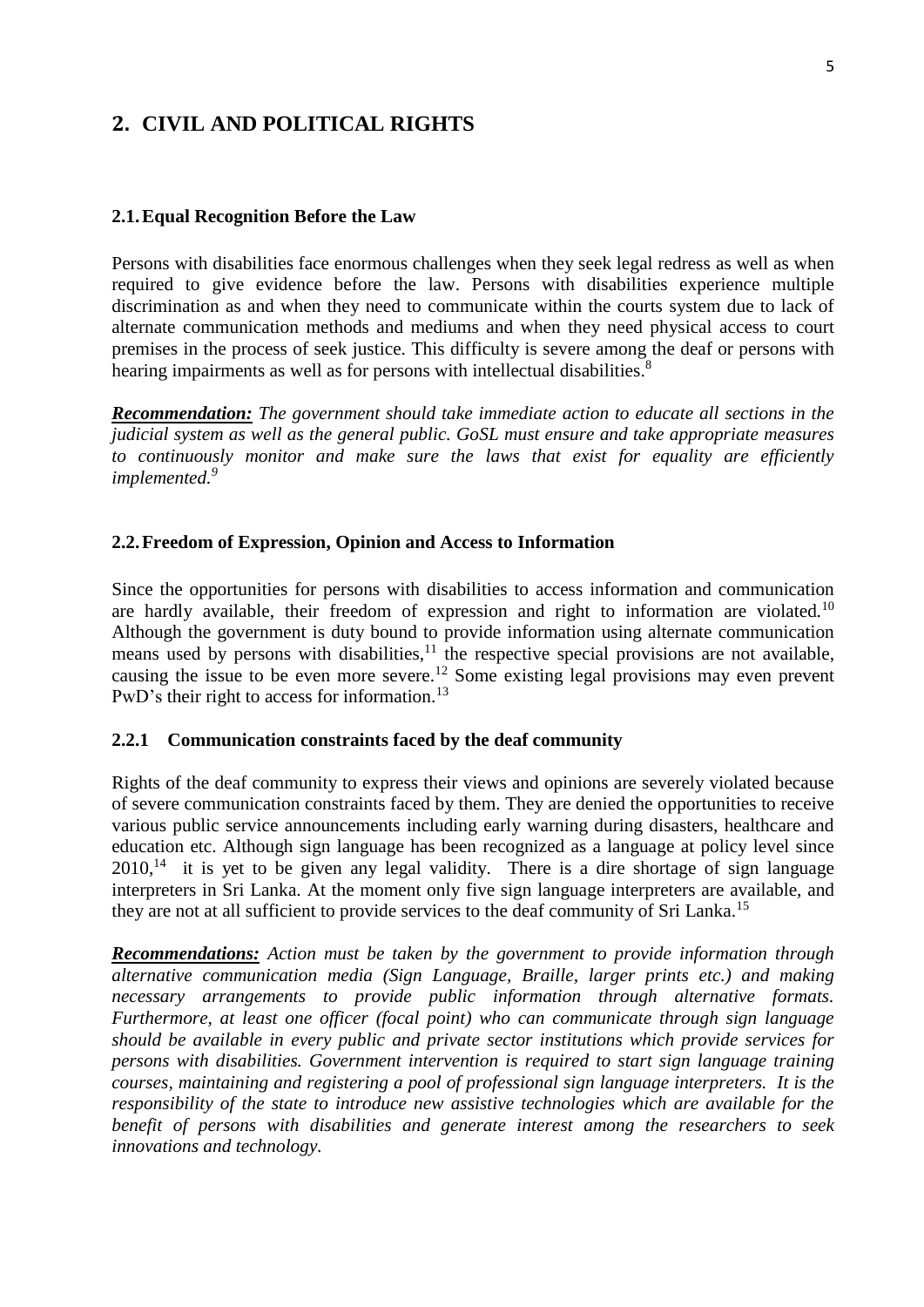#### **2.3.Discrimination and infringement of equal opportunities**

When rights of persons with disabilities are violated, they are constantly subjected to discrimination. The government has not implemented any mechanisms to prevent this situation and it is a violation of human rights.<sup>16</sup>

Examples for infringement of equal opportunities

- a. Government employment opportunities The Public Administration Circular 27/1988 issued to provide government employment to persons with disabilities stated that the disability would not be a hindrance to the performance of their duties. On one hand, if the government fails to provide required accessible facilities or modification to the work place, prospective persons may not have the possibilities to perform their duties. On the other hand, this is indicating that required physical fitness for public sector employment would be a barrier for applying for the government employment as well as for the selection process.
- b. Opportunities to choose subjects stream for the university admission In the application form (page No. 213) of blind and differently abled candidates of the hand book for the Admission Undergraduate Courses in the Universities of Sri Lanka (Academic Years 2015/2016), clearly stated that the differently abled applicants are eligible to apply only for courses of study in arts, commerce, physical science and biological science.
- c. Since, the term 'disabled' is not mentioned in Article 12(2) of the Constitution,<sup>17</sup> persons with disabilities are more prone to various types of discriminations.

*Recommendations:* Methodologies for elimination of discrimination and provision of equal opportunities should be developed through the establishment of focal points aimed at eliminating the above in decision making bodies of the government. Revise existing Public Administration Circular No. 27/88, University Admission Guidelines and other related policies, regulations, circulars etc. to ensure equal opportunities to persons with disabilities and prevent further discrimination.

### **2.4. Political Rights, Social Participation and Participation in the Decision-Making Process**

There are provisions to safeguard the voting rights of Persons with Disabilities.<sup>18</sup> However, these provisions may violate the fundamental of universal franchise and democratic rights, especially secrecy when casting the vote and obstacles in accessing polling stations.<sup>19</sup> Since PwD's are not properly represented in the decision-making process, their concerns related to fundamental rights, social security needs are not properly and systematically addressed when formulating laws and policies.<sup>20</sup> There are hardly any representatives at local authorities, provincial councils or in Parliament mandated to represent disabled community.<sup>21</sup>

*Recommendations: To ensure voting rights of persons with disabilities, the Government should take initiatives to use braille ballot papers as a medium for voting, making polling stations physically accessible, granting the severely disabled the right to vote from place of residence, and ensure the voting rights of persons with intellectual disabilities who can make decisions on their own. System should be introduced to make representation for Persons with disabilities at various levels in the state decision making mechanism. Legal provisions must be made available*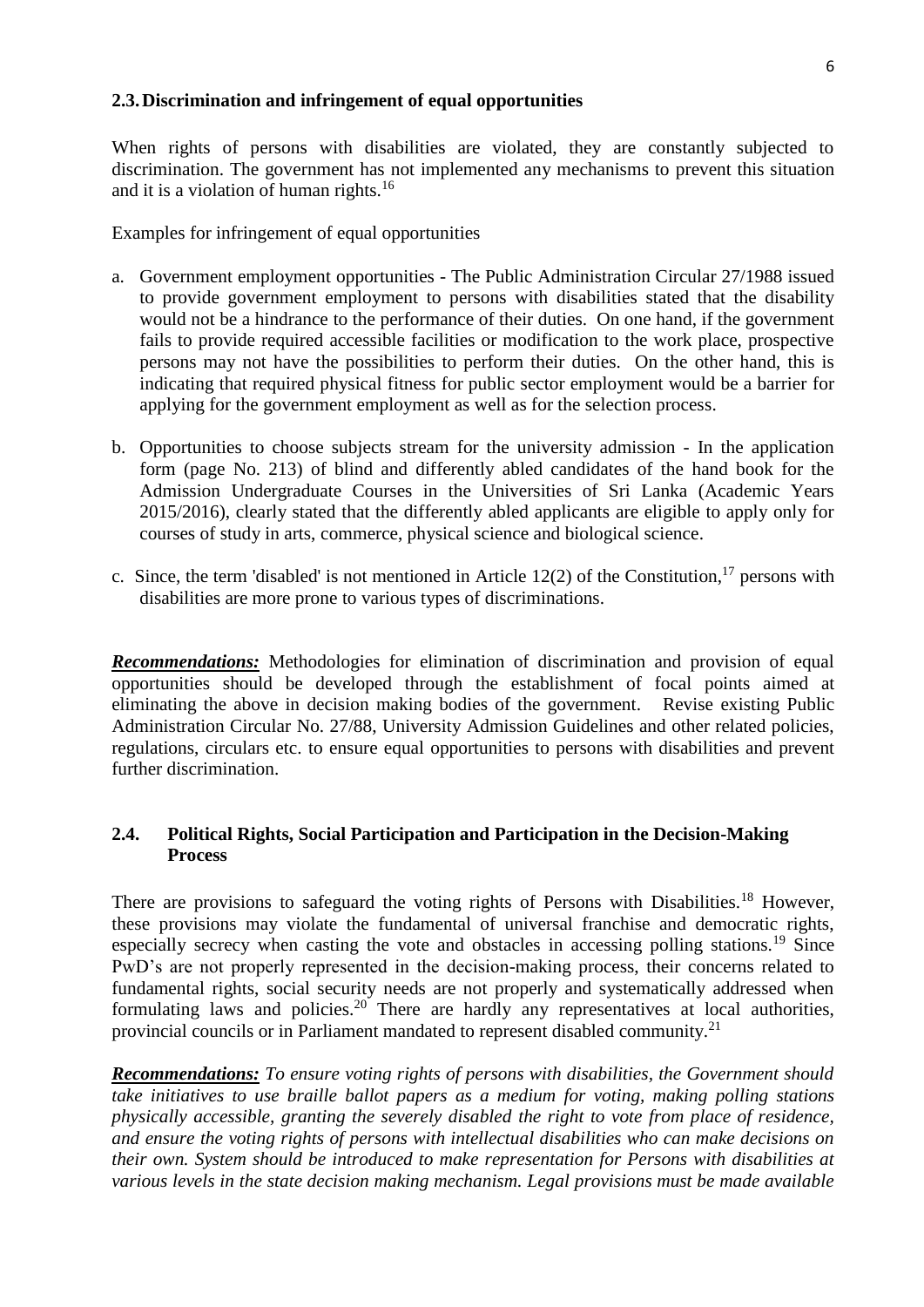*to ensure that persons with disabilities are elected to local authorities, provincial councils and Parliament to represent the disabled community and their rights.*

## **2.5. Risks and Humanitarian Emergencies**

PwD's are the most vulnerable during an emergency such as risk of natural disaster or a manmade disaster. Sri Lanka has a very comprehensive Disaster Management  $Act^{22}$  but does not include early warming methods for PwD's as a risk reduction method. The National Policy on Disaster Management has special provisions for vulnerable populations including PwD's.<sup>23</sup> Disability is included in the Community Based Disaster Risk Management component under Sri Lanka Comprehensive Disaster Management Programe.<sup>24</sup> However, it is not visible at community level as the early warnings systems does not inclusive of formats supporting deaf community and the community mapping data excluded the presence of PwD's.

*Recommendations: Persons with disabilities too should be included in the Sri Lanka National Disaster Management Program. Relevant legal provisions should be made available and necessary training should be provided to all stakeholders to deal with PwD's in times of risks and disasters.*

# **3. SOCIAL, ECONOMIC AND CULTURAL RIGHTS**

## **3.1. Health, Habilitation and Rehabilitation**

#### **3.1.1 Promoting health for the benefit of persons with disabilities**

Identification and early detection of disability could minimize the severity of disabilities that may occur prior to, during and after the birth. Though the Government has made interventions the medical sector lacks timely interventions, systematic referrals and follow ups. Public health education programs as well as the general health education curriculum do not include basic disability identification and prevention programs are insufficient.

Access to health services is a challenging task for PwD's due to lack of physical accessibility and non-availability of information non-availability of audio visual communication boards and sign language interpreters even in leading state hospitals. The persons with severe disabilities and other difficulties are expected to wait in long queues for many hours and do not get the required attention.<sup>25</sup> The required facilities are not available in the hospitals to get a reasonable health service for PwDs.

*Recommendations: It is necessary to establish a focal point/ help desk in every hospital in order to provide services to persons with disabilities and minimize the discomfort they have to face in hospitals.*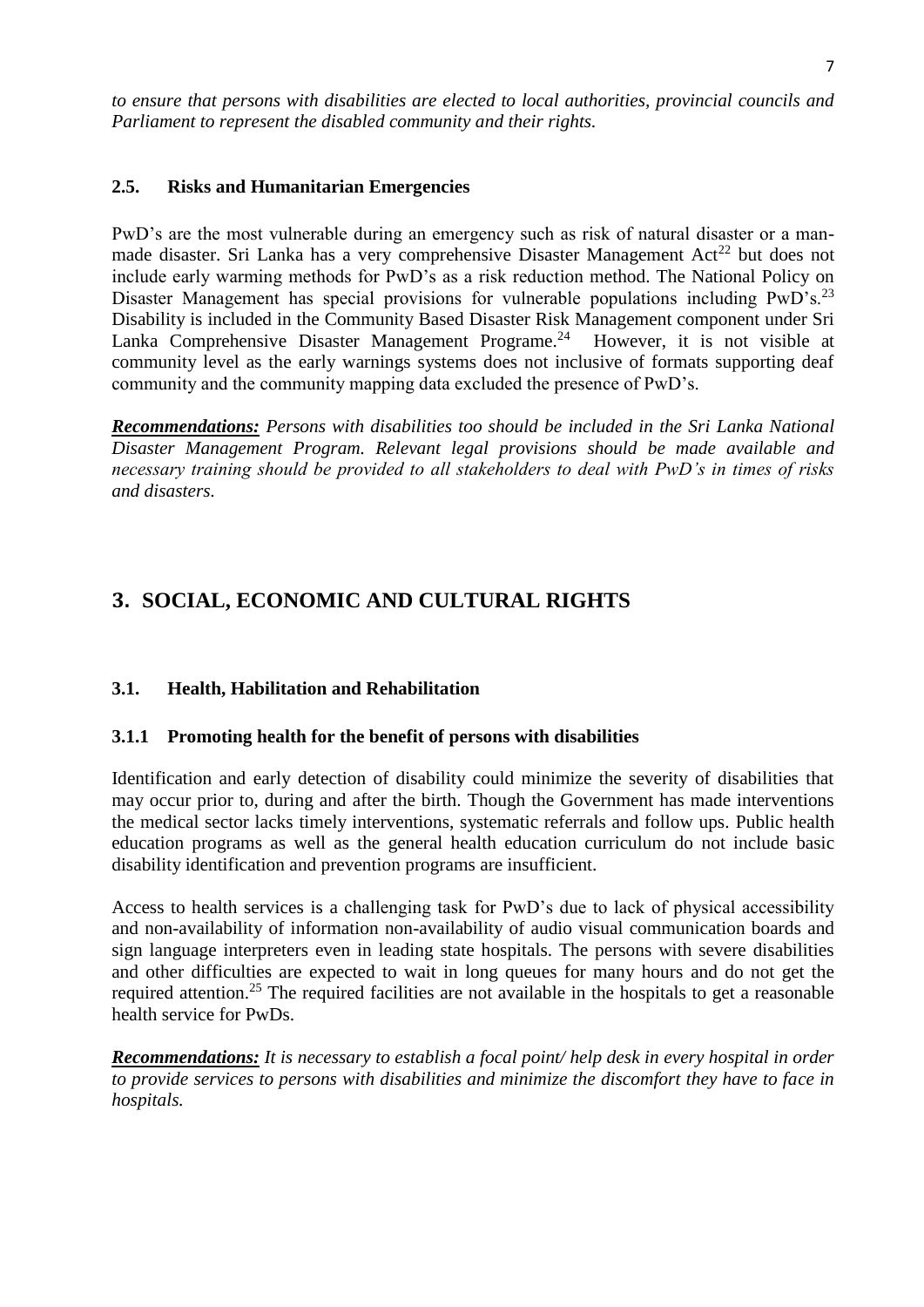#### **3.1.2 Habilitation programs for persons with disabilities**

As there are no systematic habitation programs that require continuous participation and monitoring for children with disabilities from birth, their disabilities can become severe leading to secondary disabilities. The Ministry of Health still has not introduced such habitation programs.

*Recommendations: Children with disabilities must be identified as early as possible and necessary interventions should be made and services should be provided until the time is ready to refer to the next level and should handover the responsibility to the next institution or stakeholder responsible such as early childhood development or elementary educational for continuation of service and interventions. The ministry of health should immediately introduce required habilitation services to PwDs and encourage other stakeholders also to focus on such services.* 

## **3.2. Education**

#### **3.1.1 Obstacles faced by children with disabilities in receiving basic education**

According to statistics received from the 2011 census, 34% of children with disabilities in the school attending age do not receive any education whatsoever. Furthermore, it has been reported that 20.3% of the children of primary education age do not receive primary education.<sup>26</sup> Although Sri Lanka is required to act in accordance with Article 24 of the UNCRPD and other international instruments, neither the minimum access nor basic equipment and instruments are available for this purpose. $27$ 

Despite the pledge that has been made by the government to provide equal opportunities to children with disabilities, the government has failed to implement it sufficiently in practice.<sup>28</sup> Not even the minimum facilities required for the concept of inclusive education accepted worldwide are available in the school's system of Sri Lanka. Proper services and facilities that are key for such children to participate in the learning process do not exist in the country.<sup>29</sup>

*Recommendations: Necessary government intervention and legal provisions must be made to establish the concept of inclusive education, substantially implement integrated education programs and intervened to regularize special residential institutional based school systems.* 

#### **3.1.2 Hindrances to higher education faced by children with disabilities**

Opportunities and minimum facilities required by students with disabilities are not available up to the minimum expected standard in all higher education institutions while they further lack the freedom to choose preferred subject streams. Students with disabilities are expected to study subjects as determined by the education authorities even if they dislike the subject stream.<sup>30</sup> This is a violation of their right to higher education. Furthermore, action has not been taken to make available the learning devices and tools in accessible alternative formats which would help students with disabilities to engage in higher education. Physical accessible facilities available in every higher education institutes are far below the standards and not at all sufficient. Although women indicate considerable progress in higher education (approximately  $62\%$  in  $2014$ )<sup>31</sup> in Sri Lanka, women with disabilities opting for higher education is minimal.

*Recommendations: Action must be taken by the authorities to facilitate students to choose subject streams as per their preference, provide learning devices and tools in accessible*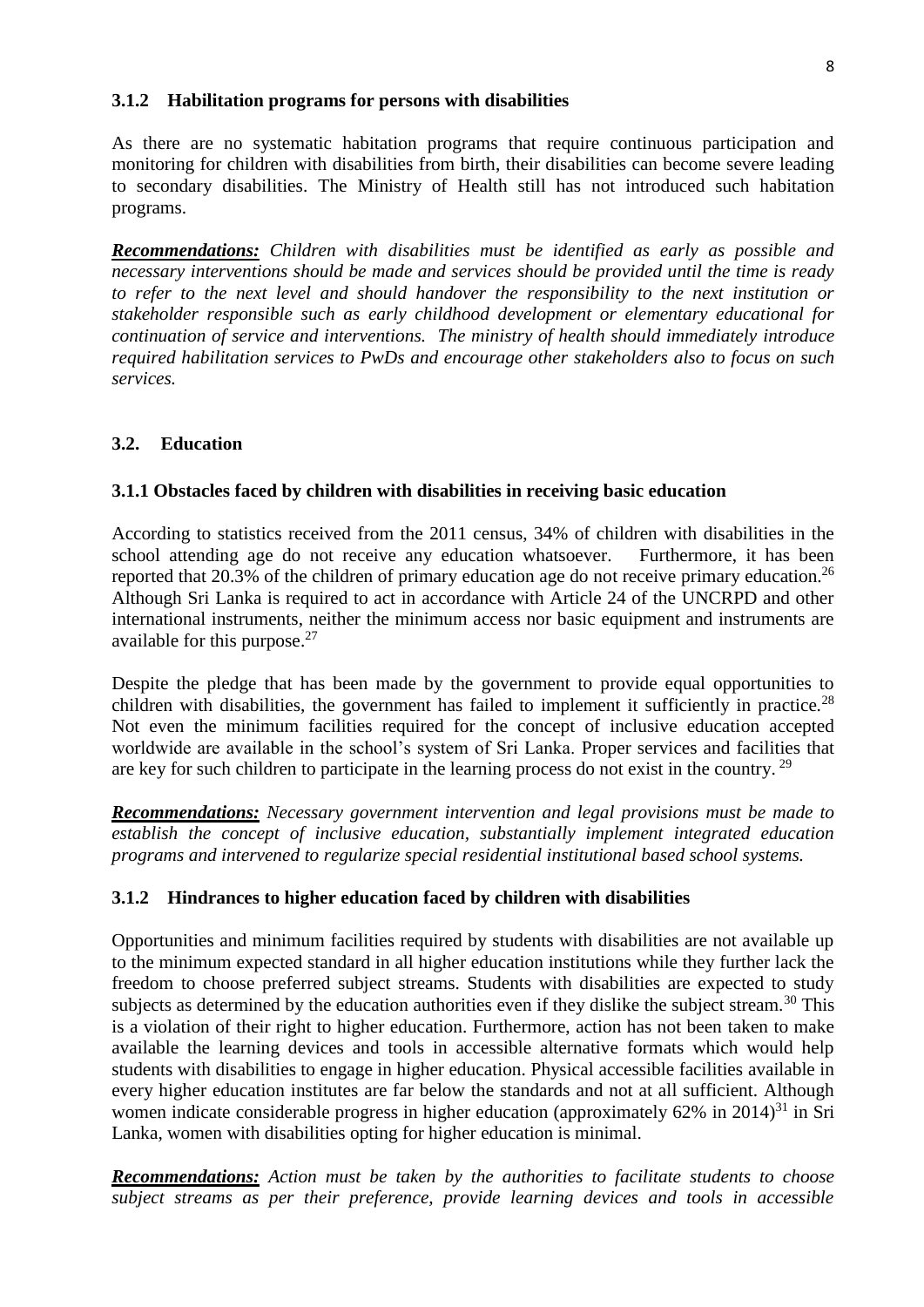*alternative formats and ensure better access to physical environment as well as information as per the standards in Accessibility Regulations. Special scholarships must be made available to students with disabilities in order to encourage more students to engage in higher education and motivate young girls and women with disabilities already engaged in secondary/higher education to successfully face challenges and complete their studies.* 

## **3.3. Vocational Training**

## **3.3.1 Hindrances faced by persons with disabilities when receiving mainstream vocational training**

The training streams that are offered by the special vocational training centers for PwD's managed by Social Services Department under the Ministry of Social Empowerment and Welfare is not in par with the demands of the current job/labor markets. Furthermore, these training centers do not have adequate facilities sufficient to serve all trainees who wish to receive training.

Limited access to primary  $\&$  secondary education prevents PwD's to obtain the minimum educational qualifications required to gain entrance to mainstream vocational training facilities. On the other hand, admission of PwD's to state and other non-state vocational training centers is considerably minimal. The reasons for this situation is due to physical inaccessibility, nonavailability of accessible or alternative communication facilities and the unavailability of training methodologies in accessible alternative formats to reach out to disabled trainees in vocational training institutes.

*Recommendations: Establish a proper system that includes alternative communication facilities required to include persons with disabilities into mainstream vocational training institutes based on the principles of inclusion. Action must be taken by the state to improve the quality of special training centers and to introduce new vocational training streams based on the preference of persons with disabilities and the market trends/demands. Furthermore, these courses must be designed to be on par with National Vocational Qualifications.* 

*For the benefit of candidates who wish to obtain training but do not have the expected minimum qualifications due to limited access for primary/secondary education and as a result of their disability, a special admission methodology based on hands on practical skills must be introduced. All-inclusive disabled friendly environment must be promoted in all vocational training centers, technical colleges, technology schools and other training centers.* 

## **3.4. Work and Employment**

#### **3.4.1 Ensuring the right to employment of persons with disabilities**

Within the existing legal provisions PwD's should be provided with equal opportunities for employment.<sup>32</sup> However, this is not practically implemented by the state authorities. According to the census and statistics report of 2012, 70.9% of the persons with disabilities in the employment age do not engage in any economic activity.<sup>33</sup> When filling vacant positions, PwD's are not recruited and denied the opportunities although there is a 3% quota allocated to persons with disabilities when recruiting for government jobs, it is not practiced.<sup>34</sup> Even if  $PwD's$ possess the required minimum qualification for a particular job, it is not considered due to their disability.<sup>35</sup> Certain gazette notifications issued by the Public Services Commission from time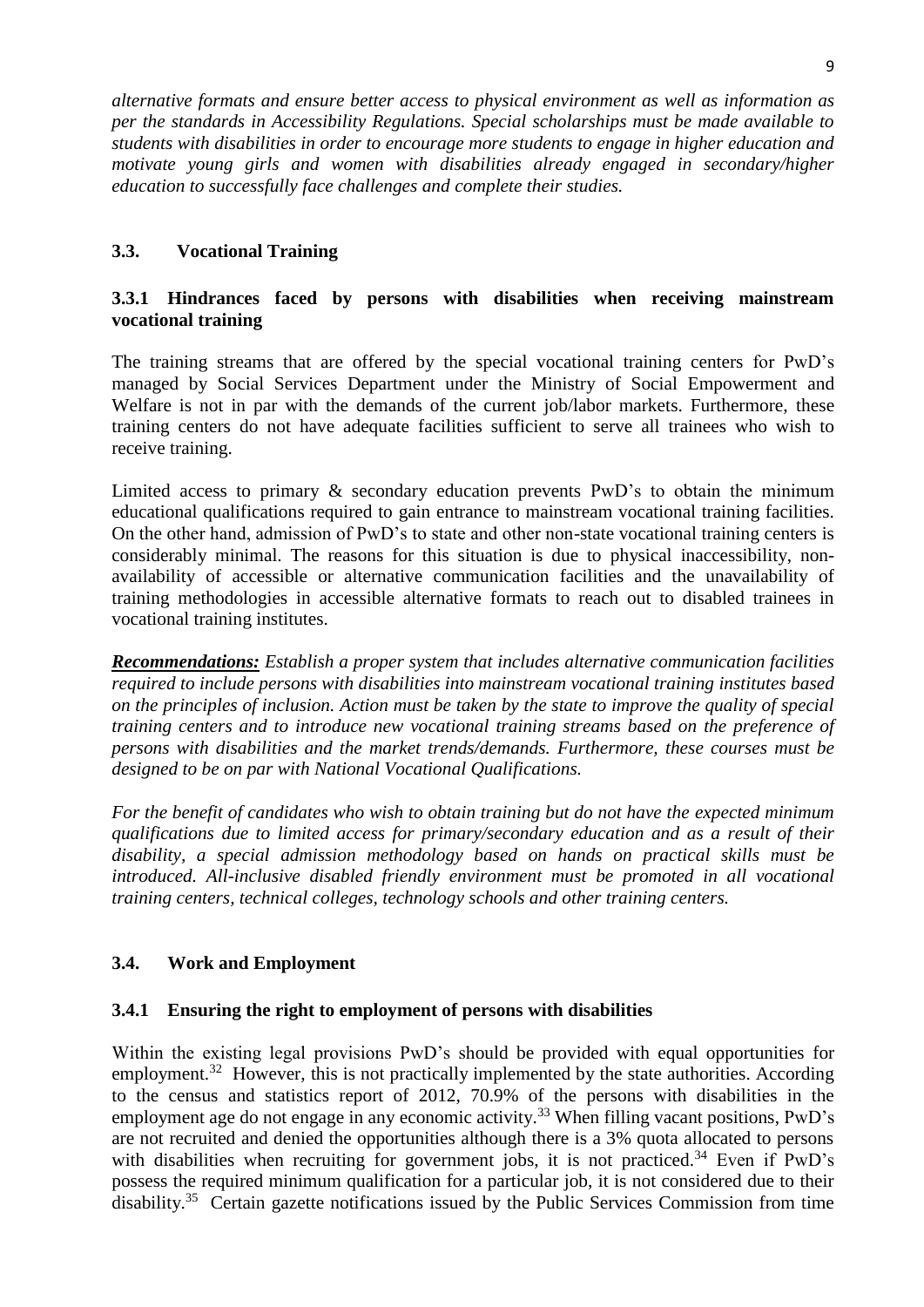to time in order to recruit persons to government sector jobs include certain conditions which violate the right to employment of persons with disabilities.<sup>36</sup> No legal provisions are available to provide persons with disabilities any employment opportunities in the private sector.

*Recommendations: Discrimination against persons with disabilities when recruiting for employment in the public and private sectors must be eliminated. Furthermore, the current 3% quota must be increased at least to 5% and made mandatory to both state and private sectors. Additionally, special provisions should be made available by the government to safeguard the employment rights of persons with disabilities who have been unable to fulfill basic qualifications required for employment due to their disabilities. A Disability Employment Trust should be established through an act of parliament and state and private sector employers who do not comply with the 5% quota allocated for employment of PwD's must be made to contribute an equal amount in gratuity payment to the trust.* 

## **3.5. Adequate Life Standard and Social Protection**

Persons with slow mental development as well as persons affected by multiple disabilities face severe legal crises in the lives they lead after losing the protection of their parents.<sup>37</sup> This situation is similarly applicable for elderly persons with disabilities as well as senior citizens when they become restricted with their movements.

**Recommendations:** Action must be taken by the government to establish a formal system to provide special social security and special social insurance programs should be introduced and implemented for the benefit of those groups. Stringent legal provisions should be made available when parent ship changes to guardianship.

## **3.6. Participation in Cultural Activities, Entertainment**

There are very limited opportunities for persons with disabilities to involve in arts, recreation, religious, cultural and entertainment activities and events to show their talents and to release their hidden potential.

Basically the places of worships such as Buddhists/Hindu temples, churches, mosques etc. have restricted access to persons with disabilities. However, there are only few places which have accessible facilities. The same conditions are applicable to the opportunities for entertainment with restricted access to persons with disabilities.

Regional level awareness and participation of PWD in sports and leisure activities are very limited. One main reason is the lack of regional and rural level sports events and opportunities for them to participate in and the cost of sport materials and instruments. It is also reported that existing sport events organized by the National Sports Council and the National Paralympic Committee have created less opportunities for ordinary PWD since these are platforms for basically ex-service persons who have disability.

*Recommendations: Required actions should be taken by the authorities to ensure that persons with disabilities will have the same right to access to cultural, religious, entertainment, sports and recreation.*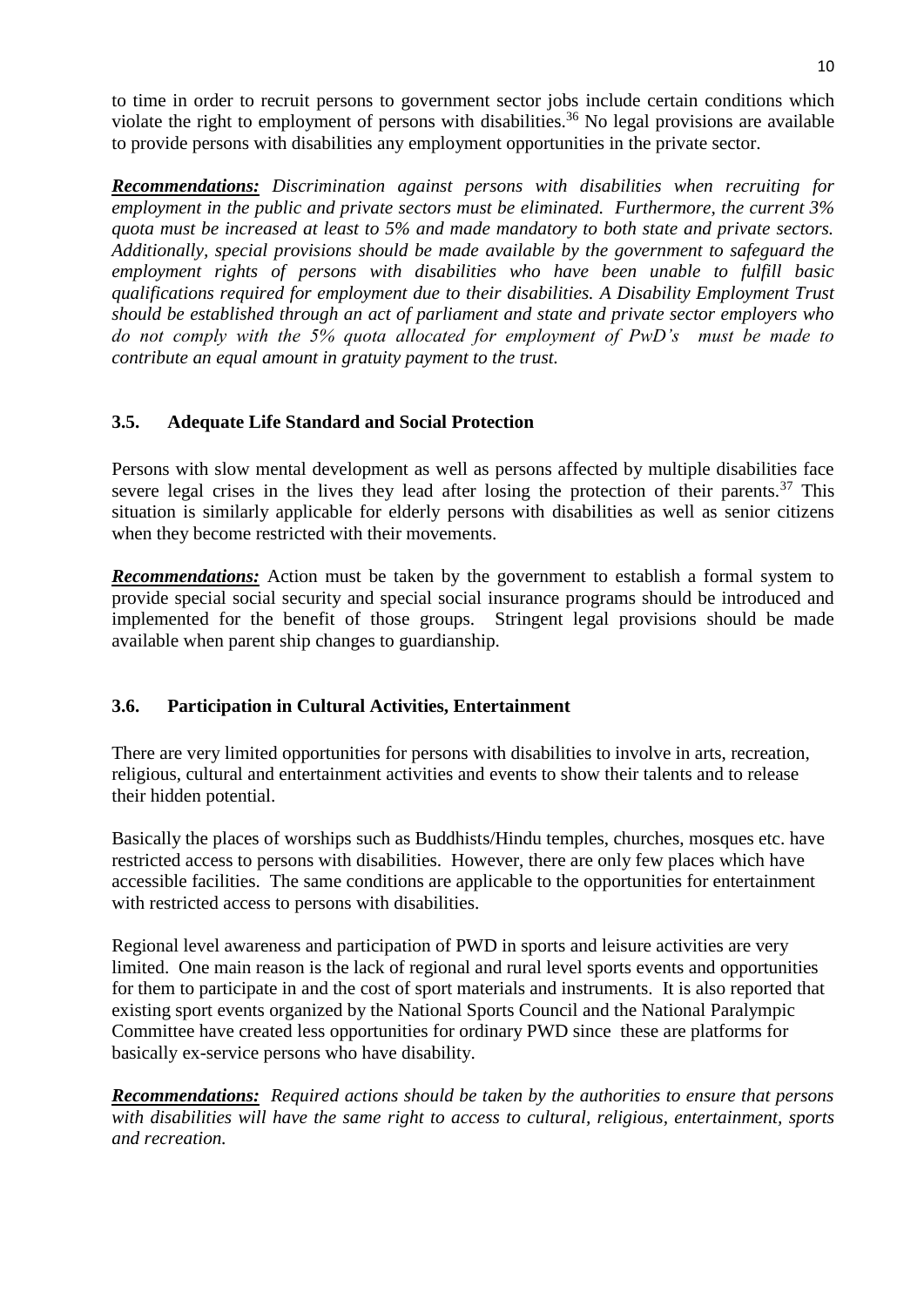# **4. RIGHTS RELATED TO CROSS CUTTING ISSUES / THEMATIC ISSUES**

## **4.1. Accessibility**

### **4.1.1 Non-implementation of regulations on accessibility to assist persons with disabilities**

Accessibility Regulation No 01 of 2006 specifies the minimum accessibility standards in Sri Lanka. <sup>38</sup> The accessibility standards were not implemented properly even by the government within the state institutions and state run buildings. Although a ruling has been given by the Supreme Court<sup>39</sup> for the government to implement the regulations, none of the responsible government institutions have taken any action to fully implement it up to now.<sup>40</sup> The NCPD, which is the apex body on disability issues in Sri Lanka and have the mandate to monitor implementation of the regulations. So far it has not taken any measures to intervene or to take legal action against those who violate these regulations. The government too is practicing lackadaisical approach against the perpetrators who violate the order within the state mechanism.

*Recommendations: Government should take immediate measures to implement the Accessibility Regulations and take legal action against the violators.* 

#### **4.1.2 Constraints faced by persons with disabilities in public transportation services**

Though Sri Lanka has comprehensive regulations, public transportation system in Sri Lanka does not support accessibility for PwD's. Lack of accessibility to public transportation can be further elaborated through lack of accessibility to railway stations, train compartments, bus stations and buses as well as the unavailability of accessible public toilet facilities.<sup>41</sup> Although there are legal provisions which stipulate that information must be made available in auditory form for the benefit of blind and sight impaired and that information should be made available in visual form for the benefit of deaf and hearing impaired, these provisions are not implemented.<sup>42</sup> No system or methodology is adopted for the last 10 years to educate drivers and conductors on how to facilitate the needs of PwD's when they are issued their licenses to practice their professions.

*Recommendations: The government should have a proper plan of action to create an environment that is conducive for persons with disabilities to use the public transportation system. Furthermore, action must be taken to purchase new train compartments and buses which are comply with accepted accessibility standards<sup>43</sup> when purchasing train compartments and buses in future.*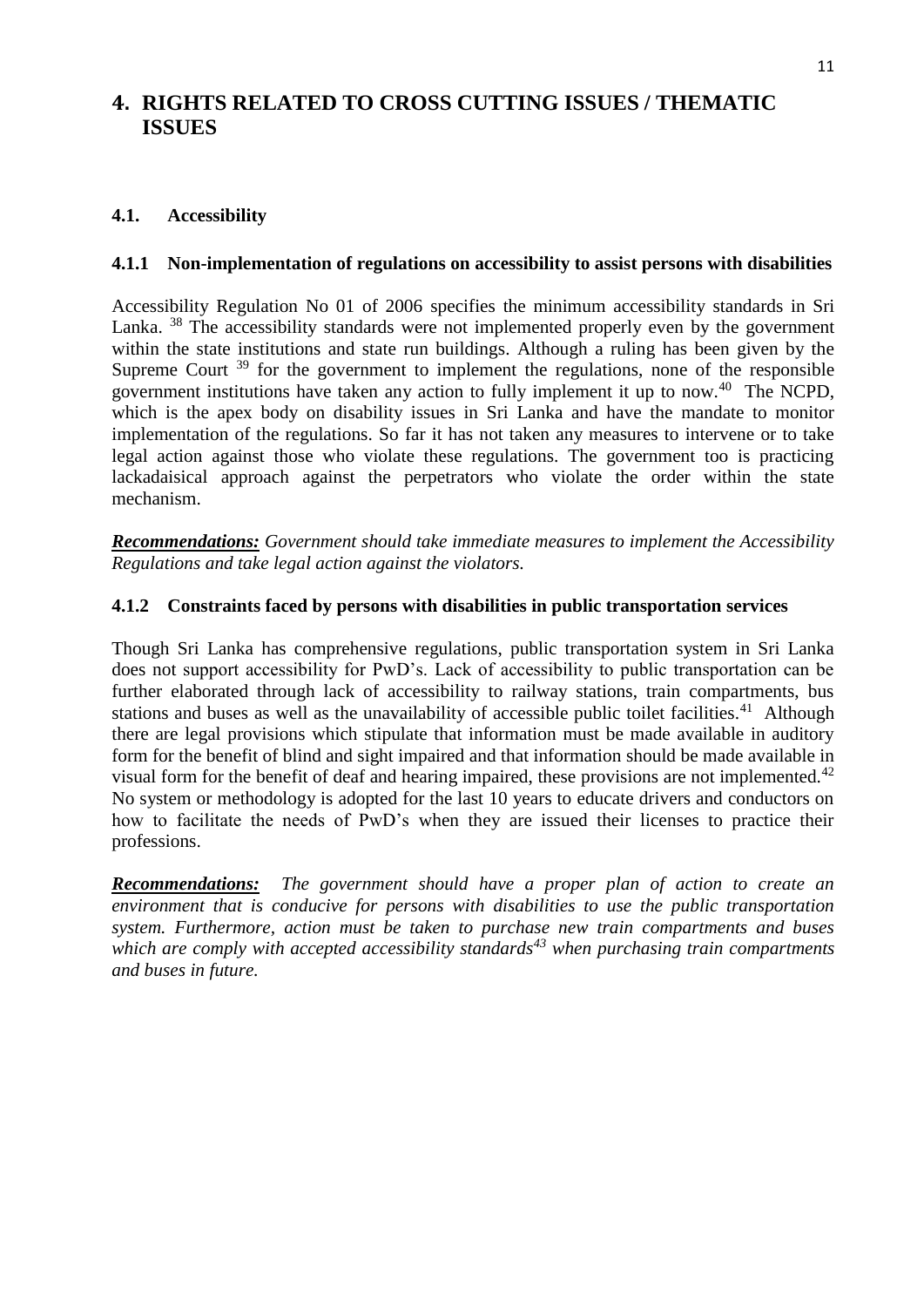#### **4.2. Women with disabilities**

Women with disabilities consisting of 57% of the disability population in the country, face greater risk of abuse due to their sexuality as well as disability. There is no opportunity for women with disability to participate in policy making to ensure their right. They are exposed to multiple discrimination in their daily lives and vulnerable to unreported household discriminations and various physical harassments<sup>44</sup>. Under the post war context, the trend is such that women with disabilities living in the North and East are subjected to greater levels of abuse.

Although women indicate considerable progress in higher education (approximately  $62\%$ )<sup>45</sup> in Sri Lanka, women with disabilities opting for higher education are minimal.

Violence against women who have disability and face sexual harassment and sexual exploitation in the home, community, work places and in society at large is at a serious level, with hidden or undiscovered incidents. The gravity of the situation is higher when it comes to women who have intellectual disability and/or are deaf and hard of hearing. Further, legal constraints can be witnessed in terms of giving statements to police, appealing in courts in relation to violence and harassments. Therefore, in general, the legal situation is not conducive to ensure justice for women who have disability, with present laws and their enforcement mechanisms. Another such example is that there is still no legal provision for abortions, in the case of sexual harassments-related pregnancies which ultimately worsen the life status for women who have disability, without any help or expectation. This situation seriously affects women who have intellectual disability, deaf and hard of hearing.

Poor Women with disabilities face more challenges in their livelihoods. Stereotyped attitude of their parents and society in general negatively affects women who have disability when getting involved in mainstream activities. Due to this overall poverty situation, mothers with disabilities face more difficulties which affect their pregnancy, childbirth and caring of child, as a vicious cycle. In addition to this, Women with disabilities receive insufficient opportunities to acquire knowledge and skills in family planning and leading a healthy lifestyle.

There are limited opportunities for Women with disabilities for equal participation and decision making in the family, organizations, civil administration and in the political processes. For an instance, they are even not represented at the National Women Committee which indicated that they have been neglected from the decision making process. Therefore, most district and national level programmes include insufficient focus on the needs, wants and demands of Women with disabilities.

*Recommendations: An authorized decision making committee should be appointed with the representatives of women with disabilities to discuss and review the existing issues encountered by them and come up with plan of actions to be implemented with a suitable time frame.* 

*Legal provisions should be made available to allocate representativeness to the local government, provincial councils and parliament to ensure their participation in political decision making process.* 

*Required amendments should be made to the existing legislation in order to include representatives of women with disabilities to the National Women Women Committee under CEDAW.*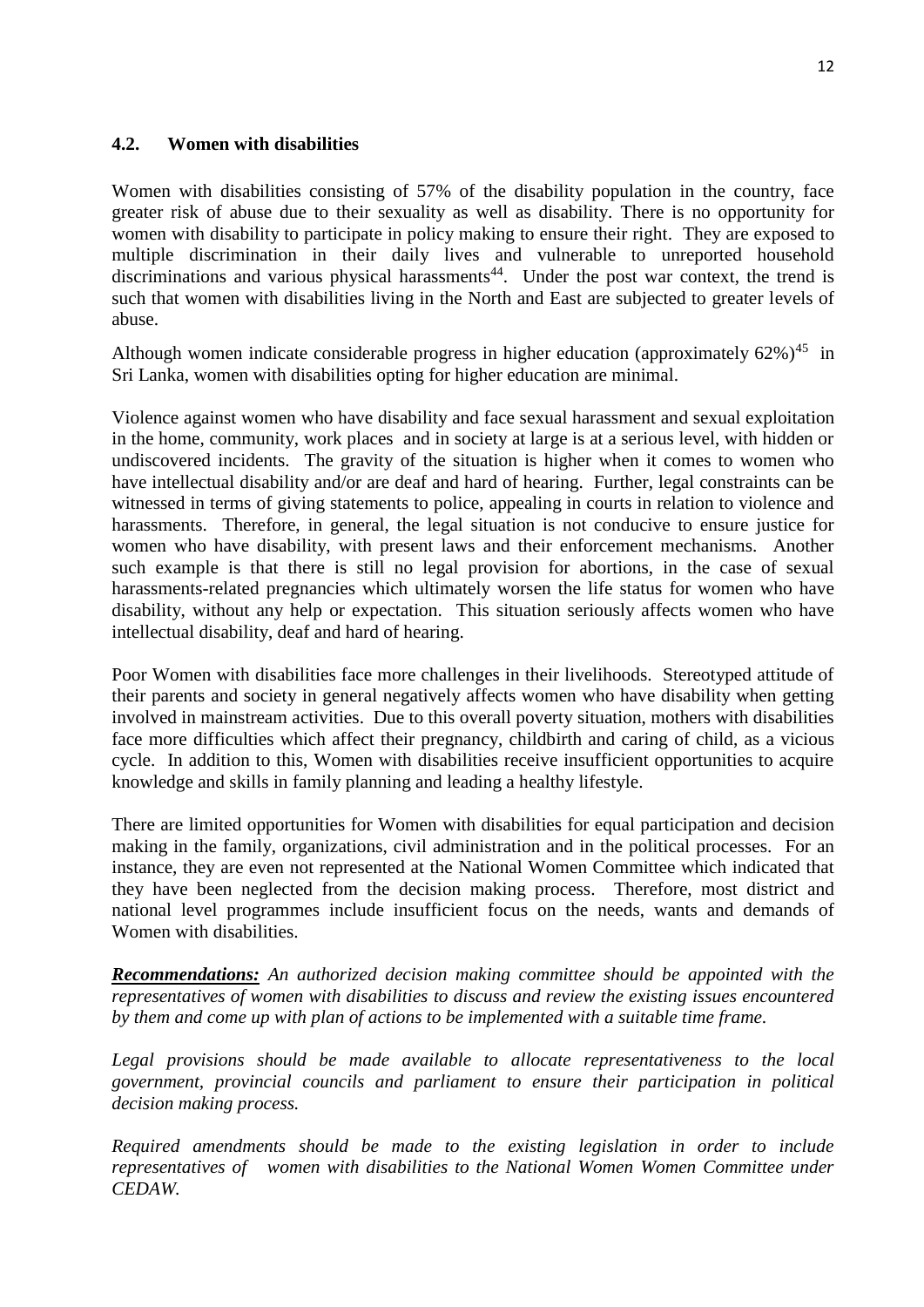### **4.3. Children with Disabilities**

Programmes carried out by the government to provide education to children with disabilities is not at all sufficient. The programmes, vision, methodologies which were adopted and the updated modern technologies which were utilized during the past 5 decades are at a very weak state. No academic research has been undertaken to improve education levels of children with intellectual deficiencies, hearing impairments etc. The government has neglected children with disabilities in early childhood development as well. Action has not been taken to remove obstacles that hinder equal access to educational opportunities.

According to statistics received from the 2011 census, 34% of children with disabilities in the school attending age do not receive any education whatsoever. Furthermore, it has been reported that 20.3% of the children of primary education age do not receive education.<sup>46</sup> Although Sri Lanka is required to act in accordance with Article 24 of the UNCRPD and other international instruments, neither the minimum access nor basic equipment and instruments are available for this purpose. $47$ 

Despite the pledge that has been made by the government to provide equal opportunities to children with disabilities, the government has failed to implement it sufficiently in practice.<sup>48</sup> Not even the minimum facilities required for the concept of inclusive education accepted worldwide are available in the school's system of Sri Lanka.

Children with disabilities are get getting limited opportunities to be included in the mainstream children's programmes and activities run both by the state sector and NGOs. These children are not respected and ensured their rights as indicated in the UN Convention on the Rights of the Child (CRC). The level of awareness and understanding of the UN Convention on Rights of the Child and related Sri Lankan legal documents are insufficient among relevant government officers.

There are very limited early childhood care and development Programme opportunities for children with disabilities. Pre-school teachers do not get the required training on inclusive education to include these children into the mainstream programmes. Further, it is noted that opportunities for children with certain types of disability are nonexistent. Children with intellectual disability and deaf and hard of hearing face more challenges in their childhood.

In general, there are very limited opportunities for children with disabilities to involve in the mainstream sports, arts, recreation, religious, cultural and entertainment activities and events to show their talents and to release their hidden potential. Sometime, due to insufficient opportunities to detect disability in early childhood through maternal and child health programmes, the effect of disability may multiply as the child grows older.

Girl child with disabilities (especially intellectual disability) faces more barriers within her family, society and even within rehabilitation centers. These children face more challenges without any direct solutions to overcome the situation.

*Recommendations:* Action must be taken to undertake research that can absorb international experiences, update teacher training, implement disability education linked with qualitative development, taking private schools under the government.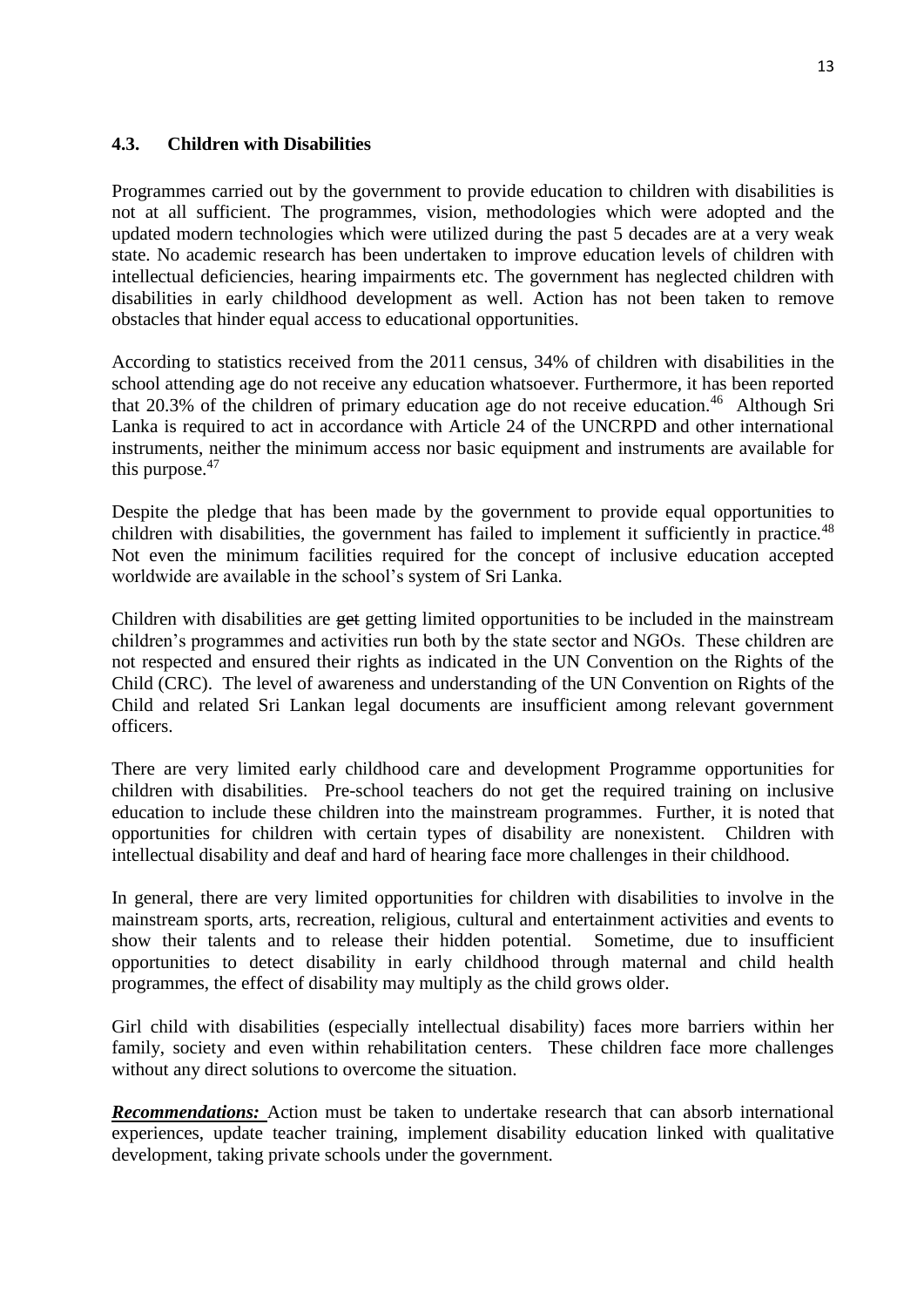## **Interpretation**

Under Section 18 of the Protection of persons with disabilities Act no. 28 of 1996, a disabled person is defined as 'person with disability means any person who, as a result of any deficiency in his physical or mental capabilities, whether congenital or not, is unable by himself to ensure for himself, wholly or partly, the necessities of life'

Under Article 1 of the UN convention on persons with disabilities, persons with disabilities include those who have long-term physical, mental, intellectual or sensory impairments which in interaction with various barriers may hinder their full and effective participation in society on an equal basis with others.

According to the law of Sri Lanka, disability is analyzed from a personal point of view. However, in the international convention it is defined in terms of constraints created through the society.

According to the current law, disability is defined as a personal deficiency and therefore the society is not held responsible. Under the definition given by the Convention, society is held accountable since it is considered to have been created as a result of shortcomings of the society. Local laws should be amended to reflect the above.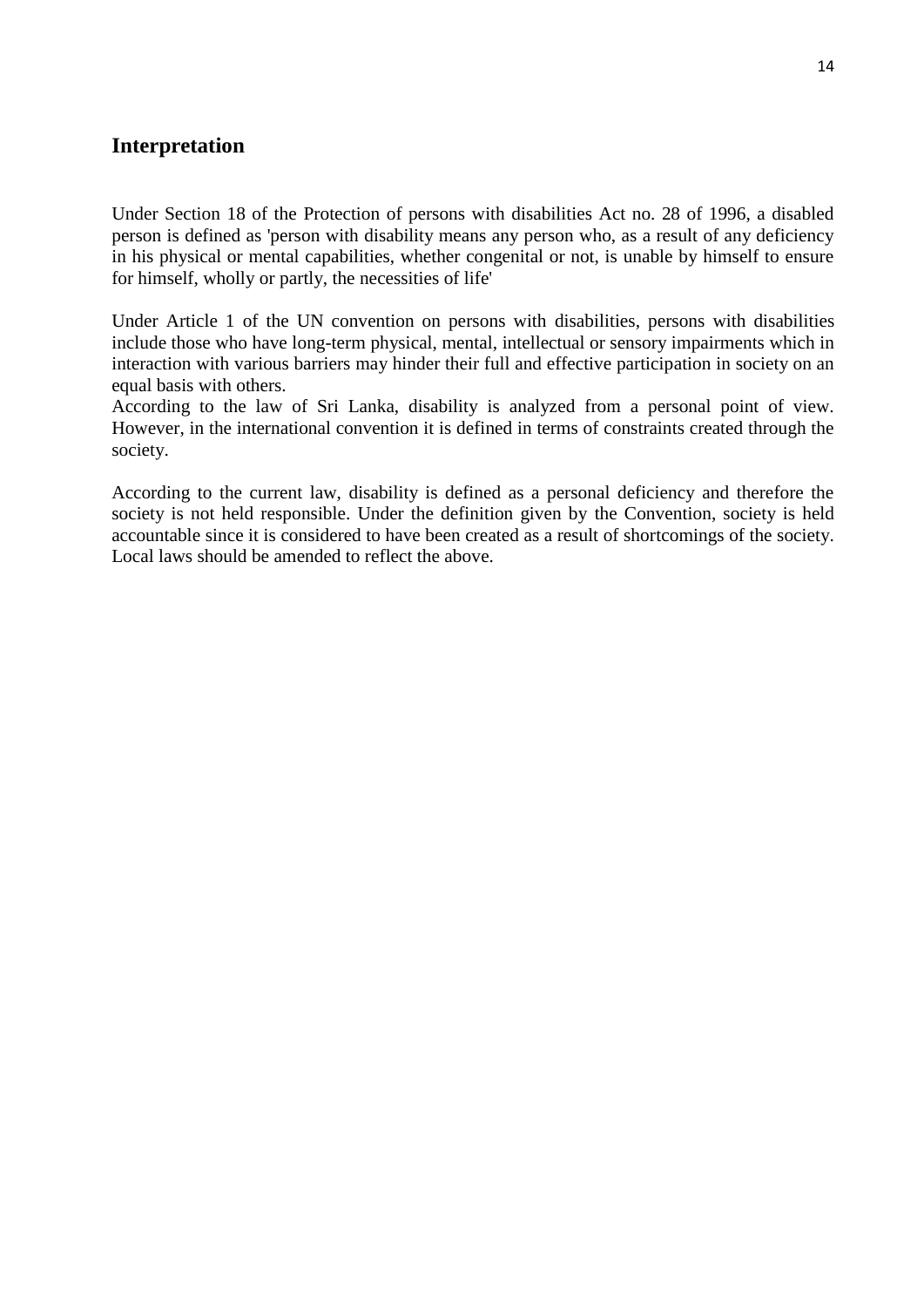$\overline{\phantom{a}}$ <sup>1</sup> United Nations Convention on the Rights of Persons with Disabilities (UNCRPD) was adopted by the General Assembly resolution 61/106 of 13 December 2006 and opened for signature at the UN Headquarters on 30 March 2007. Minister of Social Services & Social Welfare has personally attended for the signing ceremony and signed the convention as the  $7<sup>th</sup>$  country in order of appearance.

<sup>2</sup> UNCRPD entered into force on 03 May 2008, on the thirtieth day after the date of the deposit of its twentieth instrument of ratification or accession, in accordance with its Article 45, paragraph 1. As the GoSL has ratified the convention on 08 February 2016 it become binding with effect from 09 March 2016 as per Article 45, paragraph 2.

 $3\,\text{As}$  per Article 1. (2) of the Optional Protocol, communication cannot received by the Committee on the Rights of Persons with Disabilities if any particular state is not a party to the protocol.

<sup>4</sup> Under Article 23 (1) of the Protection of the Rights of Persons with Disabilities Act No 28 of 1996, Sri Lanka has guaranteed only non-discrimination in recruitment for any employment or office and admission to any educational institution and Article 23 (2) has provisions for physical accessibility for public places for persons with disabilities. Accessible at [http://socialemwelfare.gov.lk/web/images/content\\_image/pdf/legislation/act1996.pdf](http://socialemwelfare.gov.lk/web/images/content_image/pdf/legislation/act1996.pdf)

<sup>5</sup> In 2006, Ministry of Social Welfare and Social Services submitted a draft Disability Rights Bill (DRB 2006) to the legal draftsmen with the approval of cabinet of ministers in February 2006. Attorney General and Legal Draftsmen together agreed to the draft with amendments (DRB 2008) on 10th September 2008 which is incompliance with Article 33 of the UNCRPD. However, the Ministry of Social Welfare had submitted the DRB 2008 with amendments that were largely diluted the rights of PwD's and politicizing the monitoring mechanism in 2009 for approval by National Council for Persons with Disabilities (NCPD) but council members who were Persons with Disabilities had not agreed to the draft as it was amended without following the due consultation process and was not incompliance with Article 33 of UNCRPD. Similarly, the draft bill was amended in 2011, 2012 & 2013 and presented to the NCPD but was never approved as the amendments made were not in compliance with UNCRPD.

<sup>6</sup> In 2014, Disability Organizations Joint Front (DOJF) intervened and raised the matter to the NCPD. As a result, NCPD agreed to redraft the bill based on DRB 2006 an in compliance with UNCRPD. The Redrafted DRB (RDRB 2014) was submitted to the NCPD. The NCPD appointed a Consultative Committee comprise of Persons with Disabilities and few experts in the field to scrutiny and make recommendations for RDRB 2014.

<sup>7</sup> Secretary to the Ministry of Social Empowerment and Welfare denied the allegations and added that the ministry is doing its maximum to ensure the rights of PwD's. He states that that there are a few issues and even an independent commission must face the same issues. Activists had pointed out continuously that a single ministry cannot cater to every need and concern of PwD's. This shows the lackadaisical approach by the government of Sri Lanka specially in safeguarding and enhancing disability rights and fulfilling the treaty obligations under the CRPD. (Accessible at [http://www.dailynews.lk/2016/12/19/features/102276\)](http://www.dailynews.lk/2016/12/19/features/102276)

<sup>8</sup> A deaf girl was raped by a politician in Kurunegala/Wariyapola. (Accessible at http://srilankabrief.org/2014/05/sri-lanka-attorney-general-orders-suspects-who-raped-deaf-and-dumbgirl-to-be-freed/)

<sup>9</sup> Witness Protection Act. (Accessible at [http://www.srilankalaw.lk/gazette/2015\\_pdf/4%20of%202015.pdf\)](http://www.srilankalaw.lk/gazette/2015_pdf/4%20of%202015.pdf)

<sup>10</sup> Right to information has been recognized under Article 14 A of the Constitution of Sri Lanka through the 19th Amendment. However persons with disabilities who needs alternative formats are been denied their rights as the Right to information act does not include the use of alternative formats. (Accessible at [http://www.media.gov.lk/images/pdf\\_word/2016/12-2016\\_E.pdf\)](http://www.media.gov.lk/images/pdf_word/2016/12-2016_E.pdf)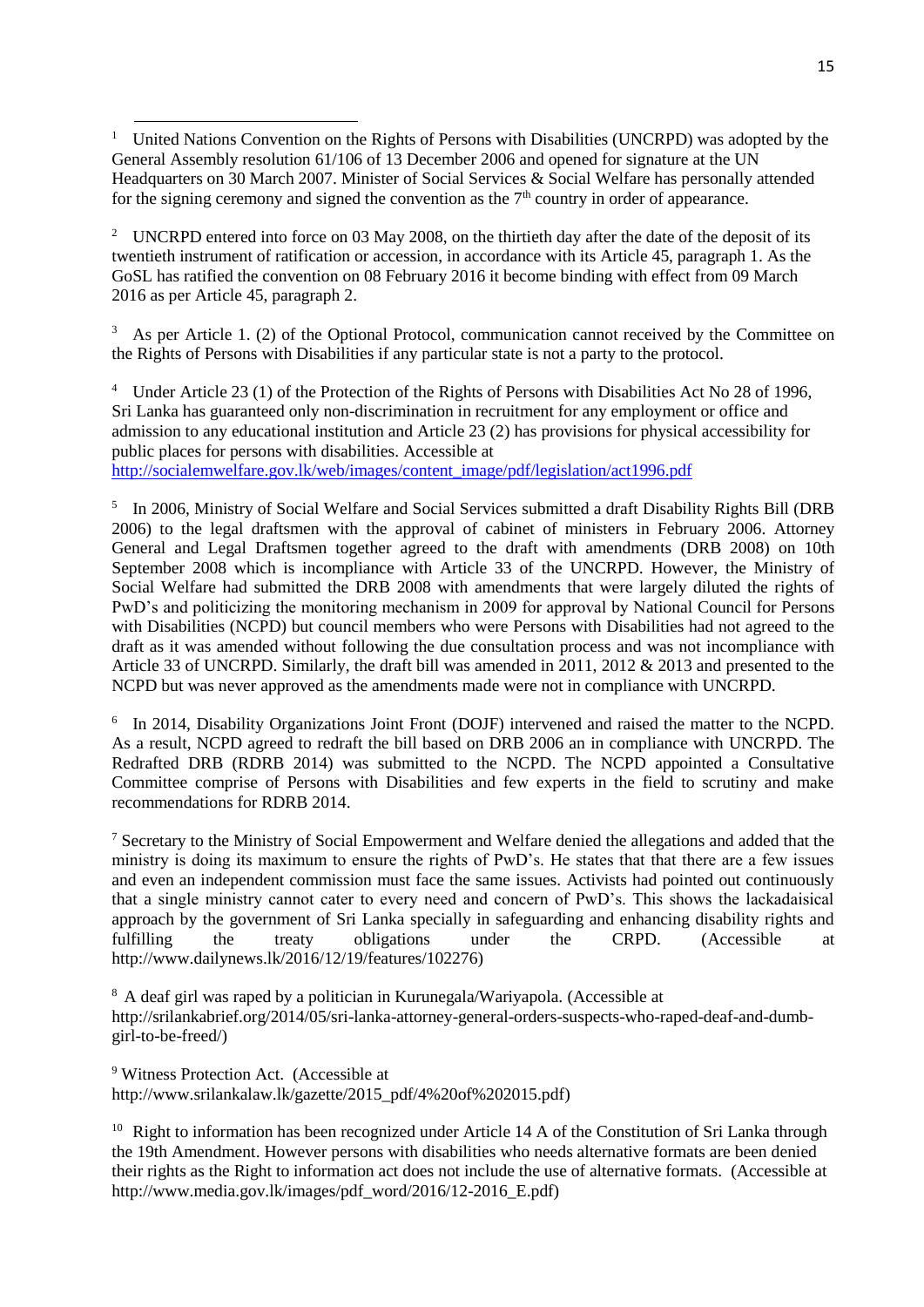<sup>11</sup> Definition of communication under Article 2 of the UNCRPD include languages, display of text, Braille, tactile communication, large print, accessible multimedia as well as written, audio, plainlanguage, human-reader and augmentative and alternative modes, means and formats of communication, including accessible information and communication technology.

<sup>12</sup> Right to Information Act No 12 of 2016 passed by the Parliament of Sri Lanka. However it does not have provisions to as per Article of 21 of UNCPRD. (Accessible at http://www.media.gov.lk/images/pdf\_word/2016/12-2016\_E.pdf)

<sup>13</sup> Sri Lanka has ratified the Marrakesh Treaty that facilitate access to published works for persons who are blind, visually impaired, or otherwise print disabled. (Accessible at [https://www.wto.org/english/docs\\_e/legal\\_e/04-wto.pdf\)](https://www.wto.org/english/docs_e/legal_e/04-wto.pdf) However, the Intellectual Properties Act No 36 of 2003. (Accessible at [https://www.gov.lk/elaws/wordpress/wp](https://www.gov.lk/elaws/wordpress/wp-content/uploads/2015/03/IntellectualPropertyActNo.36of2003Sectionsr.pdf)[content/uploads/2015/03/IntellectualPropertyActNo.36of2003Sectionsr.pdf\)](https://www.gov.lk/elaws/wordpress/wp-content/uploads/2015/03/IntellectualPropertyActNo.36of2003Sectionsr.pdf) has provisions for copyrights and preventing reproduction which has to be amended to made provisions in compliance with Marrakesh Treaty.

<sup>14</sup> Cabinet of Ministers has accepted Sign language as a recognized language in Sri Lanka in response to a cabinet paper submitted by Minister of Social Services on 23 September 2010. (Accessible at http://www.ceylontoday.lk/print20160701CT20161030.php?id=4776)

<sup>15</sup> The dire shortage of sign language interpreters in Sri Lanka. (Accessible at http://www.colombopage.com/archive\_16B/Jul03\_1467529399CH.php)

 $\overline{a}$ 

<sup>16</sup> The Sri Lankan constitution guarantees a citizen's right to equal protection and prohibits discrimination on grounds including race, religion, sex and language (Article 12). Not only in this situation PwD's are inequality treated in instances where they are recruited for government jobs and in instances of university admission but had the constitution of Sri Lanka had recognized disability a ground for nondiscrimination the situation would have been much better. (Accessible at [http://www.dailynews.lk/?q=2016/04/02/features/78105\)](http://www.dailynews.lk/?q=2016/04/02/features/78105)

<sup>17</sup> ibid - *the Sri Lankan constitution guarantees a citizen's right to equal protection and prohibits discrimination on grounds including race, religion, sex and language (Article 12). Not only in this situation PwD's are inequality treated in instances where they are recruited for government jobs and in instances of university admission but had the constitution of Sri Lanka had recognized disability a ground for nondiscrimination the situation would have been much better. (Accessible at [http://www.dailynews.lk/?q=2016/04/02/features/78105\)](http://www.dailynews.lk/?q=2016/04/02/features/78105)*

<sup>18</sup> Physically disabled persons who cannot use public transport modes to reach a polling station to cast his vote can request by applying for special transport facilities form the Returning Officer of the district under Article 83 (4) (d) of Parliamentary Elections Act No 01 of 1981 or Article 82 (4) (d) of Presidential Elections Act No 15 of 1981. However, each time the applicant has to submit a medical certificate to justify the physical disability.

<sup>19</sup> Elections (Special Provisions) Act No 28 of 2011 allows specific disabled voter to have a "accompanying persons", thereby increasing the no pf persons who may know the choice of the voters which should be secret, from two to four persons as the new provision states "accompanied by a person who shall mark the ballot paper od such voter in the matter which directed by the voter in the presence of the Presiding officer and another member of his poling staff...".

 $20$  Act No 28 of 1996 has the provision for Persons with Disabilities to represent the NCPD. However, there is no proper system to select members for proper representation as councilors are nominated by the Minister in charge of the subject and appointed by the President. There is no criterion for vide representation, and the selection of members to the NCPD is also not transparent.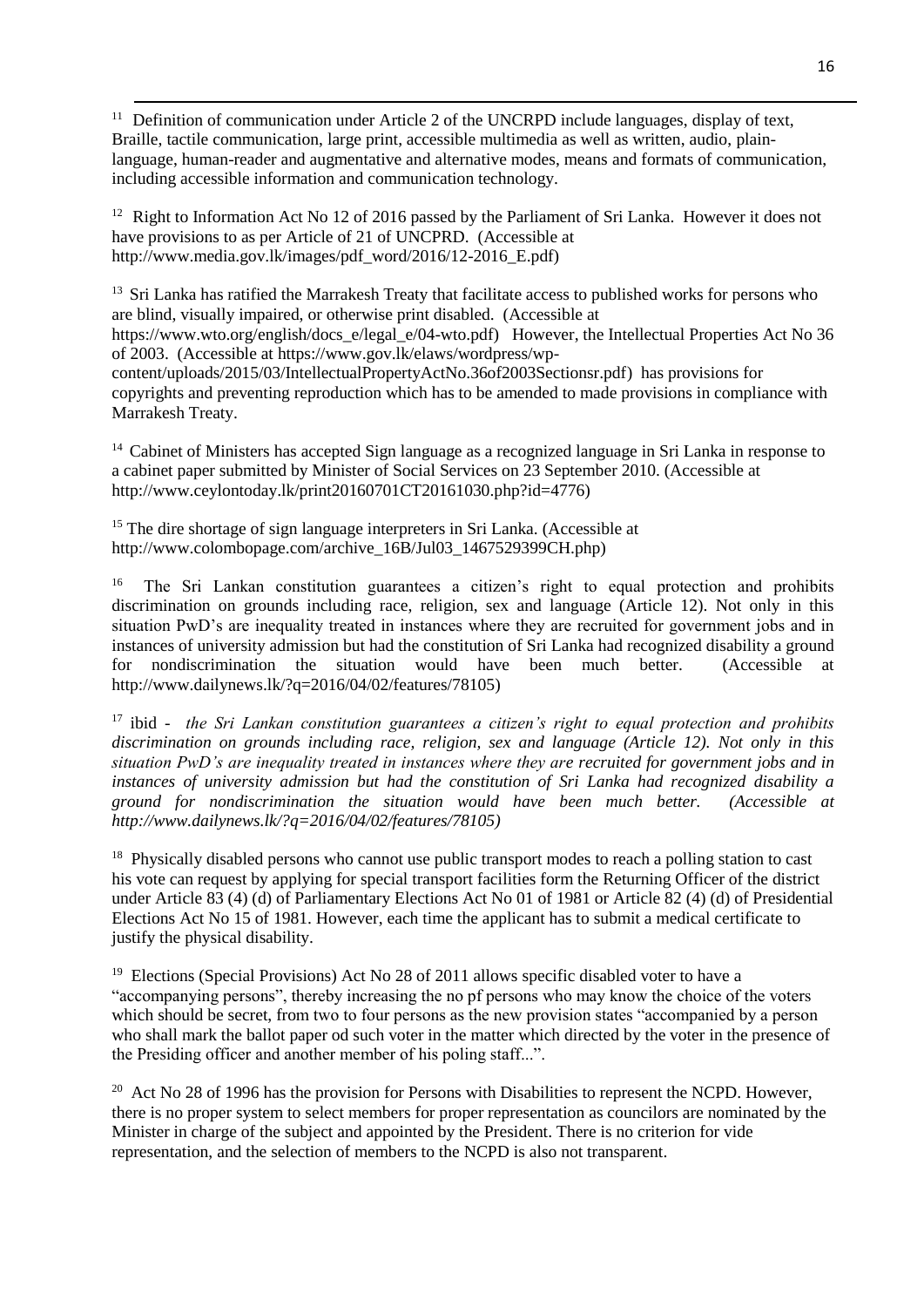<sup>21</sup> There are couple of individuals with disabilities who happened to be representatives of the main political parties elected to Provincial Councils but never represent the disabled community. In 2009/2010, one main political party nominated PwD's to the provincial council who are combat causalities released form the military elected as public representative in the Provincial Councils but never represent the mandate of disabled community. In 2015 couple of individuals elected to the parliament from main political parties but never represent the mandate of disabled community.

 $\overline{a}$ 

 $^{22}$  Sri Lanka Disaster Management Act No 13 of 2015 establish the National Council for Disaster Management (NCDM) where President as the Council Chairman and Prime Minister as Vice Chairman with Opposition Leader & 20 Cabinet of Ministers as well as all Chief Ministers of all Provincial Councils as members of the council members. (Accessible at [http://www.disastermin.gov.lk/web/images/pdf/DMACTNO13\\_E.pdf\)](http://www.disastermin.gov.lk/web/images/pdf/DMACTNO13_E.pdf)

<sup>23</sup> Sri Lanka National Policy on Disaster Management approved by Council on 28 December 2010 has special provision for PwD's under 13 (c). (Accessible at [http://www.disastermin.gov.lk/web/images/pdf/draft%20dm%20policy.pdf\)](http://www.disastermin.gov.lk/web/images/pdf/draft%20dm%20policy.pdf)

 $24$  Sri Lanka Comprehensive Disaster Management Programmed 2014-2018 has included disability under Community Based Disaster Risk Management (CBDRM), Page no. 25. (Accessible at [http://www.disastermin.gov.lk/web/images/pdf/slcdmp%20english.pdf\)](http://www.disastermin.gov.lk/web/images/pdf/slcdmp%20english.pdf)

<sup>25</sup> Lack of attention in hospitals. (Accessible at http://www.healthcpc.org/our-services/specialservices.html)

<sup>26</sup> Census of Population & Housing 2012, Department of Census and Statistics Sri Lanka. Page no 136. (Accessible at

[http://www.statistics.gov.lk/PopHouSat/CPH2011/Pages/Activities/Reports/FinalReport/FinalReportE.pd](http://www.statistics.gov.lk/PopHouSat/CPH2011/Pages/Activities/Reports/FinalReport/FinalReportE.pdf) [f\)](http://www.statistics.gov.lk/PopHouSat/CPH2011/Pages/Activities/Reports/FinalReport/FinalReportE.pdf)

<sup>27</sup> Sri Lanka ratified Child Rights Convention in 1990 and agreed to the World Declaration on Education in Johannesburg 1990 and Salamanca Deceleration in 1994 and Education for All in Dakar 2000. Sri Lanka National Policy on Disability 2003 also has comprehensive section on education at Part 2, Section (IV) page no 25. (Accessible at [http://socialemwelfare.gov.lk/web/images/content\\_image/pdf/legislation/disability\\_policy.pdf\)](http://socialemwelfare.gov.lk/web/images/content_image/pdf/legislation/disability_policy.pdf)

http://www.socialemwelfare.gov.lk/web/images/content\_image/pdf/legislation/disability\_policy.pdf

<sup>28</sup> Minister of Education pledged education for all by 2015 during the 2011 ECOSOC Annual Ministerial Review. Geneva in July 2011. (Accessible at [http://www.un.org/en/ecosoc/julyhls/pdf11/14general\\_debate\\_sri\\_lanka.pdf\)](http://www.un.org/en/ecosoc/julyhls/pdf11/14general_debate_sri_lanka.pdf)

<sup>29</sup> Sri Lanka's Invisible Children: The Need for Inclusive Education for Children with Special Needs. (Accessible at http://www.ips.lk/talkingeconomics/2016/04/25/sri-lankas-invisible-children-the-need-forinclusive-education-for-children-with-special-needs/)

<sup>30</sup> University Grant Commission of Sri Lanka Admission to Undergraduate Courses of the Universities (Academic Year 2015/2016) in Sri Lanka, Page no 130. (Accessible at [http://www.ugc.ac.lk/downloads/admissions/Handbook\\_2015\\_2016/ENGLISH%20HANDBOOK%2020](http://www.ugc.ac.lk/downloads/admissions/Handbook_2015_2016/ENGLISH%20HANDBOOK%202015-2016.pdf) [15-2016.pdf\)](http://www.ugc.ac.lk/downloads/admissions/Handbook_2015_2016/ENGLISH%20HANDBOOK%202015-2016.pdf)

<sup>31</sup> Detailed undergraduates enrolment of higher educational institutions 2014, Page no page 43. (Accessible at http://www.ugc.ac.lk/downloads/statistics/stat\_2014/Chapter%203.pdf)

 $32$  Article 23 (1) of Protection of the Rights of Persons with Disabilities Act no 28 of 1996. (Accessible at [http://socialemwelfare.gov.lk/web/images/content\\_image/pdf/legislation/act1996.pdf\)](http://socialemwelfare.gov.lk/web/images/content_image/pdf/legislation/act1996.pdf)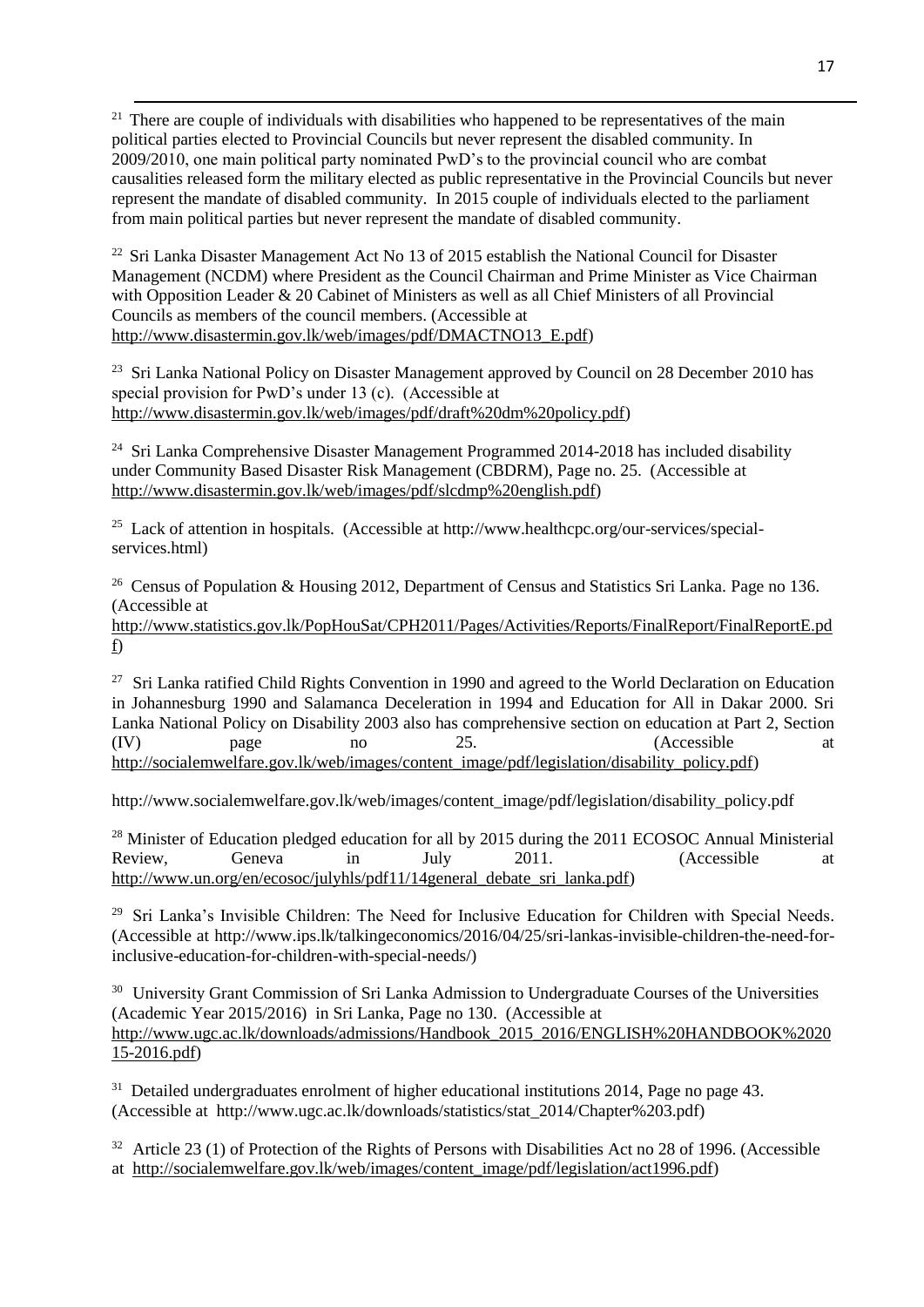$\overline{a}$ <sup>33</sup> ibid - *Census of Population & Housing 2012, Department of Census and Statistics Sri Lanka. Page no 136. (Accessible at* 

*[http://www.statistics.gov.lk/PopHouSat/CPH2011/Pages/Activities/Reports/FinalReport/FinalReportE.pd](http://www.statistics.gov.lk/PopHouSat/CPH2011/Pages/Activities/Reports/FinalReport/FinalReportE.pdf) [f](http://www.statistics.gov.lk/PopHouSat/CPH2011/Pages/Activities/Reports/FinalReport/FinalReportE.pdf)*

<sup>34</sup> Sri Lanka Public Administration Circular No. 27/88 dated 18 August 1988 when filling vacancies to introduce 3% quota for PwD's. This circular was further elaborated by Public Administration Circular No. 01/99 dated 29 January 1999. (Accessible [http://www.pubad.gov.lk/web/eservices/circulars/1999/E/01-1999\(e\).pdf\)](http://www.pubad.gov.lk/web/eservices/circulars/1999/E/01-1999(e).pdf))

<sup>35</sup> If filled as per the 3% quota there should be 70 PwD's out of 2401 Sri Lanka Admirative Service, 24 PwD's out of 832 Sri Lanka Planning Service, 48 PwD's out of 1600 Sri Lanka Accounting Service, 68 PwD's out of 2283 Sri Lanka Education (Admin) Service etc.

<sup>36</sup> When vacancies in the public sector is announced by Public Survives Commission should promulgate the vacancies in the government gazette. For example, Government gazette 2016/12/09 page no. 2945 it states that the candidate should comply medical standards as well as physical medical requirements which would prevent the Persons with Physical disabilities applying for the post even though the announced post does not require the stated physical standards. It has become a standard in the vacancy announcement of by the Public Services Commission.

<sup>37</sup> The biggest issue faced by the parents of persons with intellectual disabilities and sever disabilities is the caring and guardianship of their loved once after their demise. It is evident that this vulnerable group is more susceptible to abuse and physical harassment by their legal guardians and relatives including own siblings. This is well explained in article 23 of UNCPRD.

<sup>38</sup> Disabled Persons (Accessibility) Regulations, No. 1 of 2006 promulgated under Article 23 (2) of Protection of the Rights of Persons with Disabilities Act No 28 of 1996 to provide minimum accessibility standards for post tsunami constructions. (Accessible at [http://socialemwelfare.gov.lk/web/images/content\\_image/pdf/legislation/act1996.pdf\)](http://socialemwelfare.gov.lk/web/images/content_image/pdf/legislation/act1996.pdf)

<sup>39</sup> Dr. Ajith Perera's case, the Court, under reference SCFR: 221 / 2009, has ordered several measures to be enforced in the design and construction of all parts of new public buildings and facilities so as to move towards establishing a society that values difference and respects the equality of all human beings, thereby enables everyone. (Accessible at http://srilankabrief.org/2012/05/imperative-national-need-toimplement-the-supreme-court-order-on-accessibility/)

<sup>40</sup> Only 2-3% of buildings in Sri Lanka are said to be accessible to the disabled. Reports suggest that a lack of law enforcement might be the cause. Despite more recent legislation for both the public buildings for both the state and private sector in 2006 and orders from the Supreme Court in 2011 and 2013, certain buildings that are still being constructed or renovated fail to comply with the standards specified, says activist Dr. Ajith C.S. Perera. (Accessible at [http://www.sundaytimes.lk/140928/plus/sri-lanka-still](http://www.sundaytimes.lk/140928/plus/sri-lanka-still-unfriendly-towards-the-handicapped-119666.html)[unfriendly-towards-the-handicapped-119666.html\)](http://www.sundaytimes.lk/140928/plus/sri-lanka-still-unfriendly-towards-the-handicapped-119666.html)

<sup>41</sup> Disabled Persons (Accessibility) Regulations, No. 1 of 2006 promulgated under Article 23 (2) of Act No 28 of 1996. (Accessible at [http://socialemwelfare.gov.lk/web/images/content\\_image/pdf/legislation/act1996.pdf.](http://socialemwelfare.gov.lk/web/images/content_image/pdf/legislation/act1996.pdf)

<sup>42</sup> ibid - *Disabled Persons (Accessibility) Regulations, No. 1 of 2006 promulgated under Article 23 (2) of Act No 28 of 1996. (Accessible at [http://socialemwelfare.gov.lk/web/images/content\\_image/pdf/legislation/act1996.pdf.](http://socialemwelfare.gov.lk/web/images/content_image/pdf/legislation/act1996.pdf)* 

<sup>43</sup> Ibid - *Disabled Persons (Accessibility) Regulations, No. 1 of 2006 promulgated under Article 23 (2) of Act No 28 of 1996. (Accessible at [http://socialemwelfare.gov.lk/web/images/content\\_image/pdf/legislation/act1996.pdf.](http://socialemwelfare.gov.lk/web/images/content_image/pdf/legislation/act1996.pdf)*